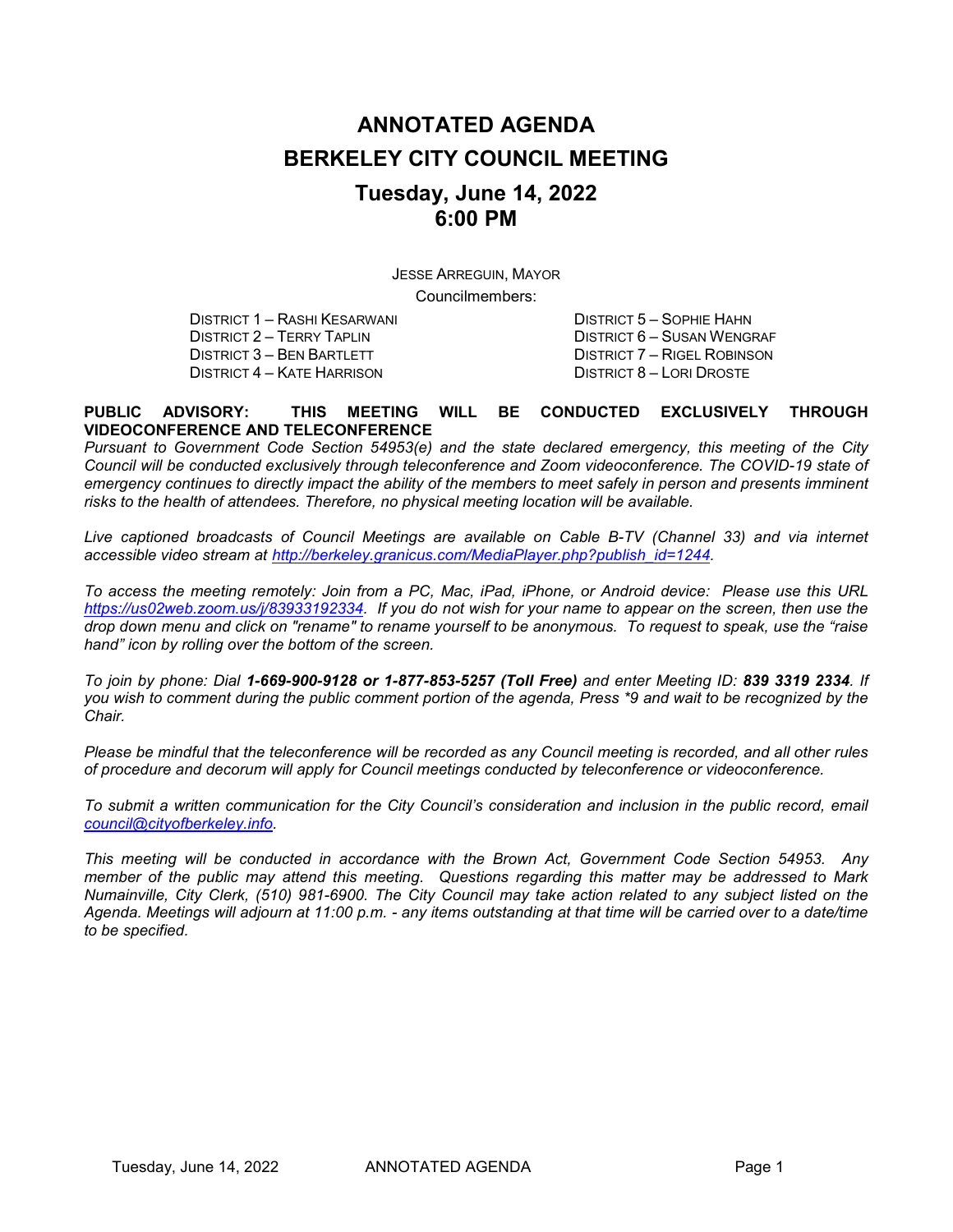## **Preliminary Matters**

**Roll Call:** 6:01 p.m.

**Present:** Bartlett, Harrison, Hahn, Wengraf, Robinson, Droste

**Absent:** Kesarwani, Taplin, Arreguin

Councilmember Kesarwani present at 6:05 p.m.

Councilmember Taplin present at 6:10 p.m.

Mayor Arreguin present at 6:18 p.m.

#### **Report from Closed Session**

The City Council met in closed session and authorized the City Attorney to file an appeal of the order fixing the bond amount in Ruegg & Ellsworth v. City of Berkeley, Alameda County Superior Court, Case No. California Case No. RG18930003.

#### **Ceremonial Matters:**

- 1. Presentation: Alameda County Affordable Housing Portal
- 2. Adjourned in Memory of James "JT" Street, City of Berkeley Public Works Department Employee
- 3. Recognition of Juneteenth Holiday on June 19, 2022
- 4. Recognition of Elder Abuse Awareness Month

#### **City Manager Comments:**

- 1. The City Manager provided an update on the recruitments for the positions of Director of Police Accountability and Chief of Police.
- 2. The City Manager provided an update regarding the City's Sanctuary Contracting Ordinance.

#### **Public Comment on Non-Agenda Matters:** 10 speakers*.*

## **Consent Calendar**

#### **Public Comment on Consent Calendar and Information Items Only:** 8 speakers.

**Action:** M/S/C (Arreguin/Taplin) to adopt the Consent Calendar in one motion except as indicated.

**Vote:** All Ayes.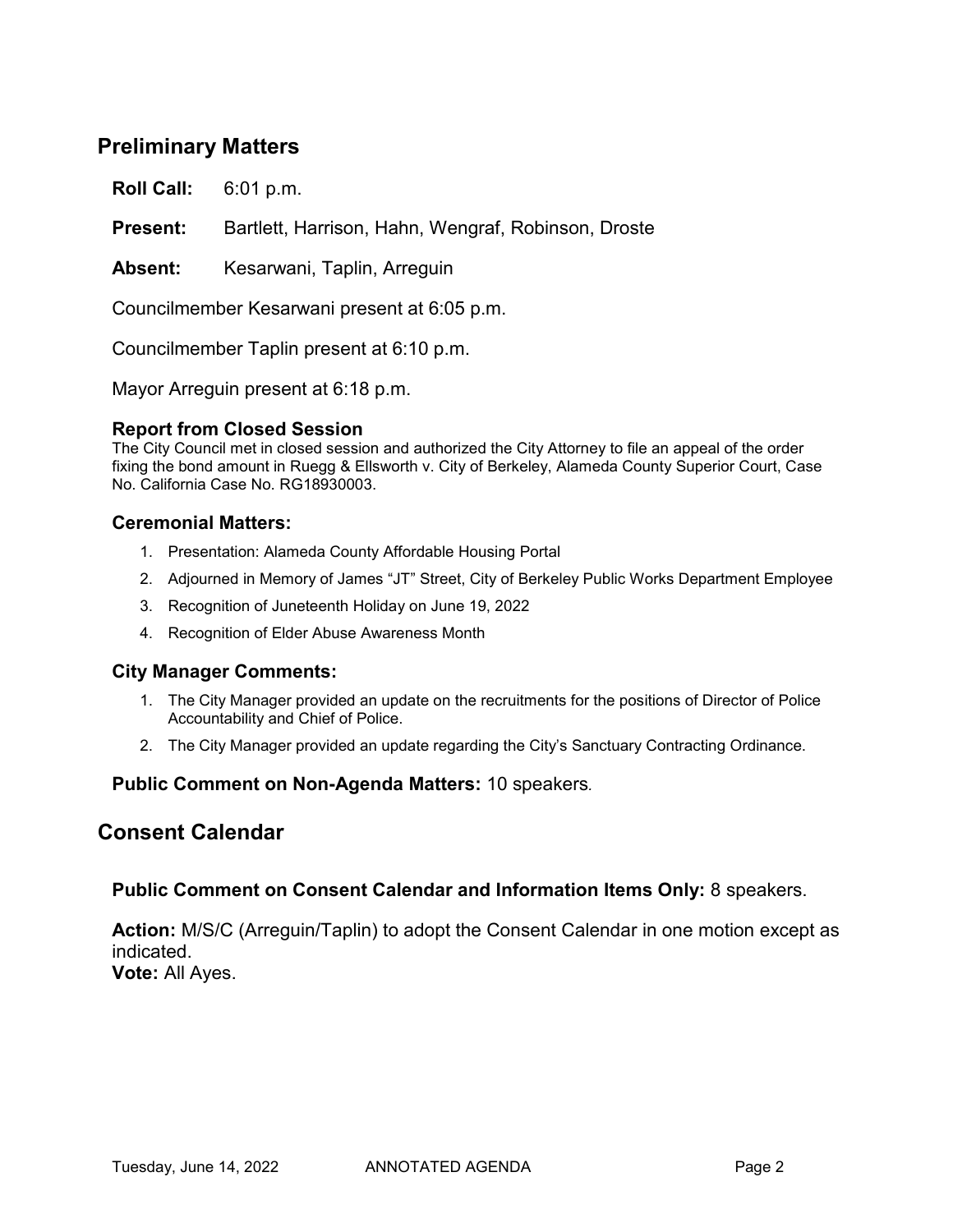**1. Ordinance authorizing an amendment to the contract between the City Council of the City of Berkeley and the Board of Administration of the California Public Employees' Retirement System From: City Manager**

**Recommendation:** Adopt second reading of Ordinance No. 7,813-N.S. amending the City's contract with CalPERS to effectuate changes to the cost sharing agreement between the City and PEPRA members of Service Employee International Union, Local 1021 Maintenance and Clerical (SEIU MC), Public Employees Union Local 1 (Local 1), Community Services & Part-Time Recreation Leaders Associations Local 1021 (SEIU CSU/PTRLA), and the Unrepresented Employees Group.

**First Reading Vote:** Ayes – Kesarwani, Taplin, Bartlett, Harrison, Wengraf, Robinson, Droste, Arreguin; Noes – None; Abstain – None; Absent – Hahn. **Financial Implications:** See report

Contact: Donald E. Ellison, Human Resources, (510) 981-6800 **Action:** Adopted second reading of Ordinance No. 7,813–N.S.

**2. Commission Reorganization: Amendments to Berkeley Municipal Code Section 7.52.190 (Homeless Services Panel of Experts) From: City Manager**

**Recommendation:** Adopt second reading of Ordinance No. 7,814-N.S. amending Section 7.52.190 of the Berkeley Municipal Code, the enabling legislation for the Homeless Services Panel of Experts (HSPOE) to add the functions of the Homeless Commission as found in Resolution No. 60,647-N.S.

**First Reading Vote:** Ayes – Kesarwani, Taplin, Bartlett, Hahn, Wengraf, Robinson, Droste, Arreguin; Noes – None; Abstain – None; Absent – Harrison. **Financial Implications:** See report

Contact: Peter Radu, City Manager's Office, (510) 981-7000 **Action:** Adopted second reading of Ordinance No. 7,814–N.S.

**3. Placing a Measure on the November 8, 2022 Ballot Related to Housing for Persons of Low-Income From: City Manager Recommendation:** 

1. Adopt a Resolution submitting a measure related to housing for persons of lowincome to a vote of the electors at the November 8, 2022 General Municipal Election. 2. Designate, by motion, specific members of the Council to file ballot measure arguments on this measure as provided for in Elections Code Section 9282. **Financial Implications:** No direct fiscal impacts

Contact: Mark Numainville, City Clerk, (510) 981-6900

**Action:** 1. Adopted Resolution No. 70,403–N.S. 2. Designated Mayor Arreguin, Councilmember Harrison, and Councilmember Hahn to file ballot measure arguments on this measure on behalf of the Council.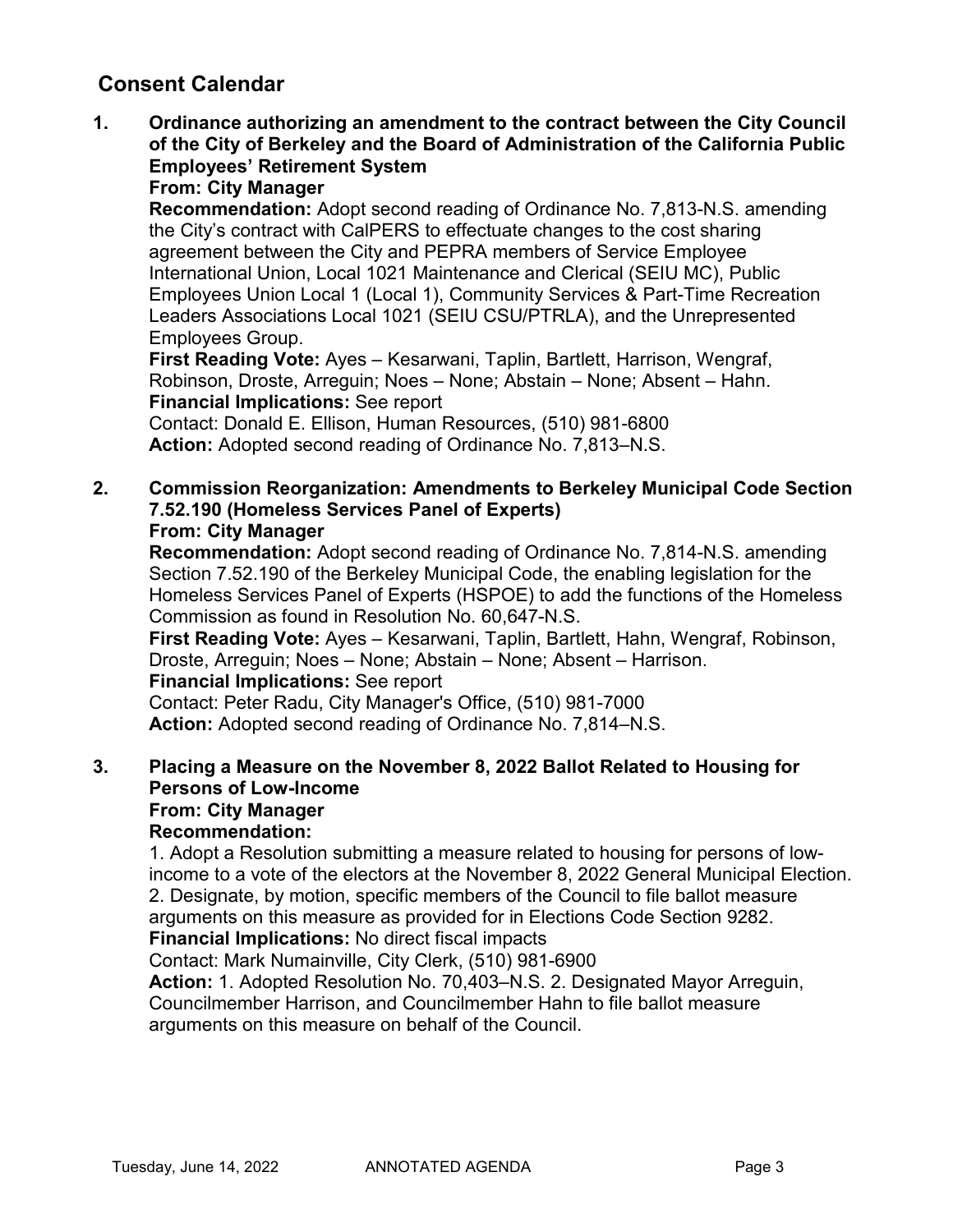**4. Donation to the Animal Shelter from the U.C. Davis Koret Shelter Medicine Program**

## **From: City Manager**

**Recommendation:** Adopt a Resolution accepting a grant from the U.C. Davis Koret Shelter Medicine Program to Animal Care Services in the sum of \$5,000. **Financial Implications:** Animal Services Donation Fund - \$5,000 (Donation) Contact: Peter Radu, City Manager's Office, (510) 981-7000 **Action:** Adopted Resolution No. 70,404–N.S.

**5. Formal Bid Solicitations and Request for Proposals Scheduled for Possible Issuance After Council Approval on June 14, 2022 From: City Manager**

**Recommendation:** Approve the request for proposals or invitation for bids (attached to staff report) that will be, or are planned to be, issued upon final approval by the requesting department or division. All contracts over the City Manager's threshold will be returned to Council for final approval.

**Financial Implications:** Various Funds - \$270,000 Contact: Henry Oyekanmi, Finance, (510) 981-7300 **Action:** Approved recommendation.

**6. Temporary Appropriations FY 2023 From: City Manager**

**Recommendation:** Adopt a Resolution authorizing a temporary appropriation in the sum of \$50,000,000 to cover payroll and other expenses from July 1, 2022, until the effective date of the FY 2023 Annual Appropriations Ordinance. **Financial Implications:** See report

Contact: Henry Oyekanmi, Finance, (510) 981-7300 **Action:** Adopted Resolution No. 70,405–N.S.

**7. FY 2023 Tax Rate: Fund the Debt Service on the Street and Watershed Improvements General Obligation Bonds (Measure M, November 2012 Election) From: City Manager**

**Recommendation:** Adopt first reading of an Ordinance setting the FY 2023 tax rate funding the debt service on the Street and Integrated Watershed Improvements General Obligation Bonds (Measure M, November 2012) at 0.0075%.

## **Financial Implications:** See report

Contact: Henry Oyekanmi, Finance, (510) 981-7300

**Action:** Adopt first reading of Ordinance No. 7,816–N.S. Second reading scheduled for June 28, 2022.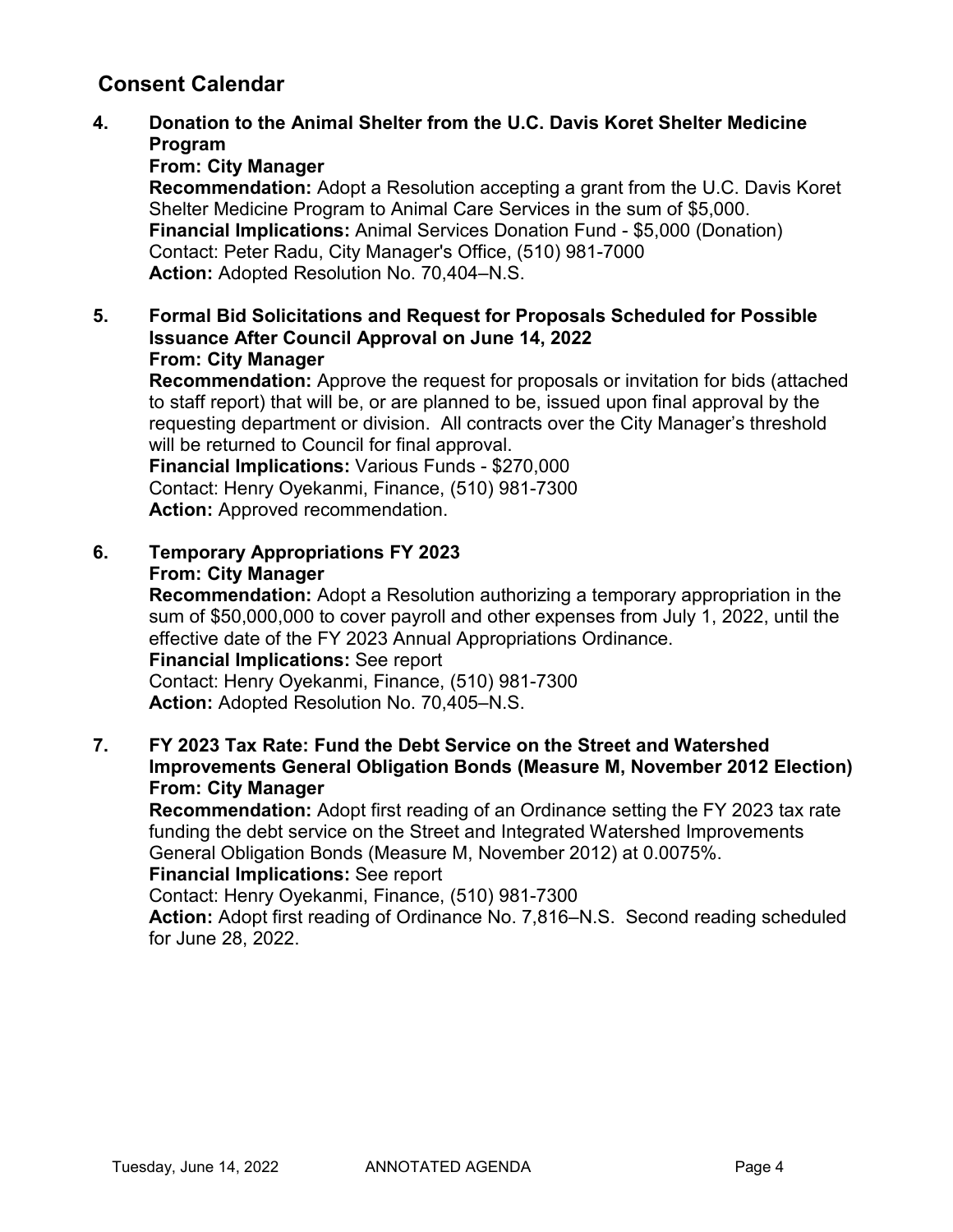## **8. FY 2023 Tax Rate: Fund Debt Service on Neighborhood Branch Library Improvements Project General Obligation Bonds (Measure FF, November 2008 Election)**

## **From: City Manager**

**Recommendation:** Adopt first reading of an Ordinance setting the FY 2023 tax rate for funding the debt service on the Neighborhood Branch Library Improvements Project General Obligation Bonds (Measure FF, November 2008 Election) at 0.0058%.

## **Financial Implications:** See report

Contact: Henry Oyekanmi, Finance, (510) 981-7300

**Action:** Adopt first reading of Ordinance No. 7,817–N.S. Second reading scheduled for June 28, 2022.

#### **9. FY 2023 Tax Rate: Fund Debt Service on 2015 Refunding General Obligation Bonds (Measures G, S & I) From: City Manager**

**Recommendation:** Adopt first reading of an Ordinance setting the FY 2023 tax rate funding the debt service on the 2015 consolidation of Measures G, S and I (General Obligation Bonds - Elections of 1992, 1996 and 2002) at 0.0130%.

## **Financial Implications:** See report

Contact: Henry Oyekanmi, Finance, (510) 981-7300

**Action:** Adopt first reading of Ordinance No. 7,818–N.S. Second reading scheduled for June 28, 2022.

#### **10. FY 2023 Tax Rate: Fund the Debt Service on the Affordable Housing General Obligation Bonds (Measure O, November 2018 Election) From: City Manager**

**Recommendation:** Adopt first reading of an Ordinance setting the FY 2023 tax rate funding the debt service on the Affordable Housing General Obligation Bonds (Measure O, November 2018) at 0.0200%.

## **Financial Implications:** See report

Contact: Henry Oyekanmi, Finance, (510) 981-7300

**Action:** Adopt first reading of Ordinance No. 7,819–N.S. Second reading scheduled for June 28, 2022.

## **11. FY 2023 Tax Rate: Business License Tax on Large Non-Profits From: City Manager**

**Recommendation:** Adopt first reading of an Ordinance setting the FY 2023 tax rate for Business License Tax on large non-profits at \$0.7573 (75.73 cents) per square foot of improvements.

## **Financial Implications:** See report

Contact: Henry Oyekanmi, Finance, (510) 981-7300

**Action:** Adopt first reading of Ordinance No. 7,820–N.S. Second reading scheduled for June 28, 2022.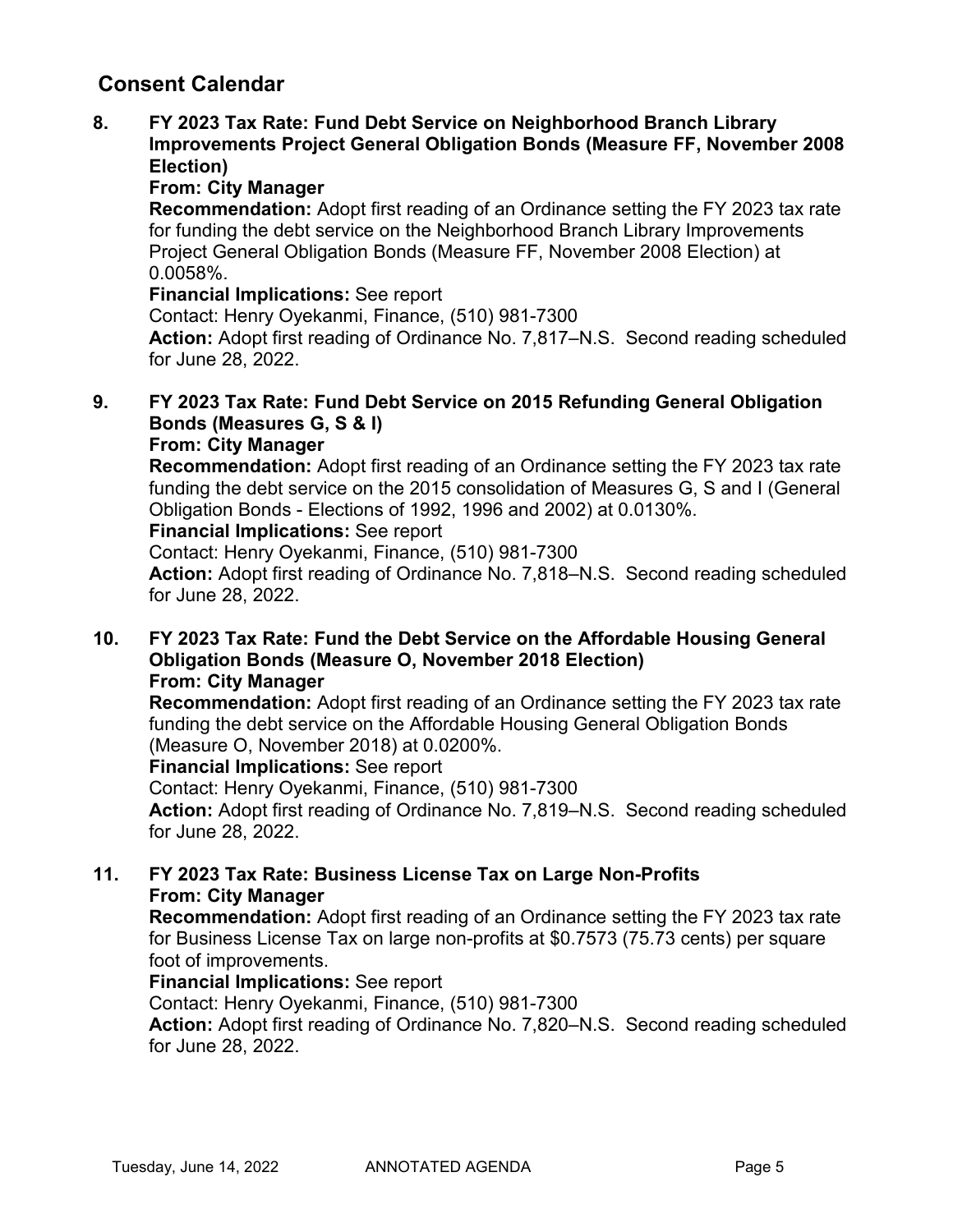## **12. FY 2023 Tax Rate: Fund the Provision of Emergency Medical Services (Paramedic Tax)**

## **From: City Manager**

**Recommendation:** Adopt first reading of an Ordinance setting the FY 2023 tax rate for funding the provision of emergency medical services to Berkeley residents at \$0.0433 (4.33 cents) per square foot of improvements.

**Financial Implications:** See report

Contact: Henry Oyekanmi, Finance, (510) 981-7300

**Action:** Adopt first reading of Ordinance No. 7,821–N.S. Second reading scheduled for June 28, 2022.

#### **13. FY 2023 Tax Rate: Fund Firefighting, Emergency Medical Response and Wildfire Prevention (Measure FF) From: City Manager**

**Recommendation:** Adopt first reading of an Ordinance setting the FY 2023 tax rate for funding Firefighting, Emergency Medical Response and Wildfire Prevention (Measure FF) in the City of Berkeley at the annual tax rate of \$0.1126 (11.26 cents) per square foot of improvements.

**Financial Implications:** See report

Contact: Henry Oyekanmi, Finance, (510) 981-7300, Abe Roman, Fire, (510) 981- 3473

**Action:** Adopt first reading of Ordinance No. 7,822–N.S. Second reading scheduled for June 28, 2022.

## **14. FY 2023 Tax Rate: Fund the Maintenance of Parks, City Trees and Landscaping From: City Manager**

**Recommendation:** Adopt first reading of an Ordinance setting the FY 2023 tax rate for funding all improvements for the maintenance of parks, City trees, and landscaping in the City of Berkeley at \$0.2039 (20.39 cents) per square foot of improvements.

## **Financial Implications:** See report

Contact: Henry Oyekanmi, Finance, (510) 981-7300 **Action:** Adopt first reading of Ordinance No. 7,823–N.S. Second reading scheduled for June 28, 2022.

**15. FY 2023 Tax Rate: Fund the Debt Service on the Infrastructure and Facilities General Obligation Bonds (Measure T1, November 2016 Election) From: City Manager**

**Recommendation:** Adopt first reading of an Ordinance setting the FY 2023 tax rate funding the debt service on the Infrastructure and Facilities Improvements General Obligation Bonds (Measure T1, November 2016) at 0.0160%.

## **Financial Implications:** See report

Contact: Henry Oyekanmi, Finance, (510) 981-7300

**Action:** Adopt first reading of Ordinance No. 7,824–N.S. Second reading scheduled for June 28, 2022.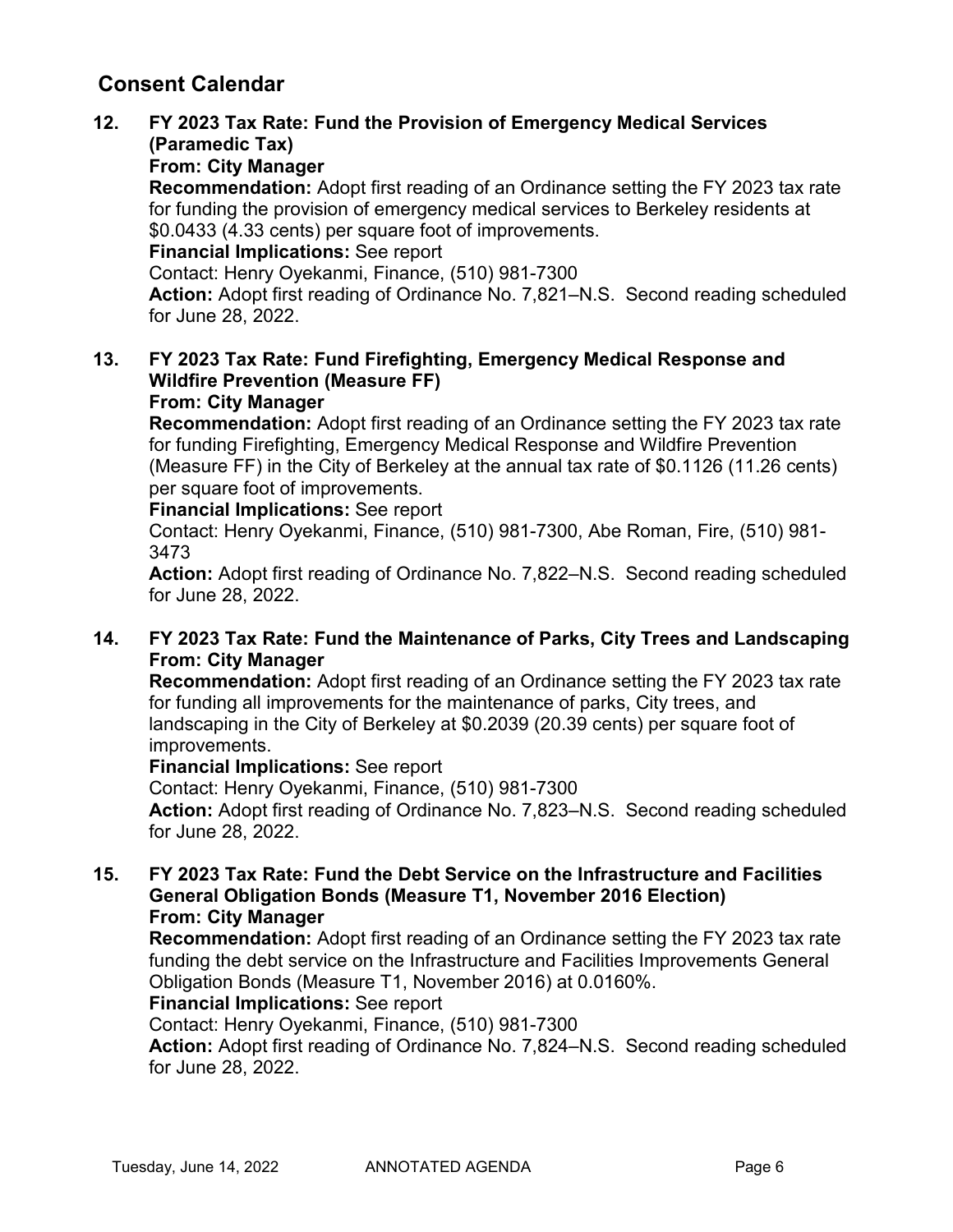## **16. FY 2023 Tax Rate: Fund Emergency Services for the Severely Disabled (Measure E)**

## **From: City Manager**

**Recommendation:** Adopt first reading of an Ordinance setting the FY 2023 tax rate for funding the provision of emergency services for the disabled at \$0.01932 (1.932 cents) per square foot of improvements.

**Financial Implications:** See report

Contact: Henry Oyekanmi, Finance, (510) 981-7300

**Action:** Adopt first reading of Ordinance No. 7,825–N.S. Second reading scheduled for June 28, 2022.

#### **17. FY 2023 Tax Rate: Fund Fire Protection and Emergency Response and Preparedness (Measure GG) From: City Manager**

**Recommendation:** Adopt first reading of an Ordinance setting the FY 2023 tax rate for funding Fire Protection and Emergency Response and Preparedness in the City of Berkeley at the rate of \$0.05818 (5.818 cents) per square foot of improvements for dwelling units and setting the rate for all other property at \$0.08804 (8.804 cents) per square foot of improvements.

**Financial Implications:** See report

Contact: Henry Oyekanmi, Finance, (510) 981-7300, Abe Roman, Fire, (510) 981- 3473

**Action:** Adopt first reading of Ordinance No. 7,826–N.S. Second reading scheduled for June 28, 2022.

## **18. FY 2023 Special Tax Rate: Fund the Provision of Library Services From: City Manager**

**Recommendation:** Adopt first reading of an ordinance setting the FY 2023 tax rate for funding the provision of Library Services in the City of Berkeley at \$0.2583 (25.83 cents) per square foot for dwelling units and \$0.3906 (39.06 cents) per square foot for industrial, commercial, and institutional buildings.

## **Financial Implications:** See report

Contact: Henry Oyekanmi, Finance, (510) 981-7300, Tess Mayer, Library, (510) 981- 6100

**Action:** Adopt first reading of Ordinance No. 7,827–N.S. Second reading scheduled for June 28, 2022.

## **19. Designate the Line of Succession for the Director of Emergency Services From: City Manager**

**Recommendation:** Adopt a Resolution approving the designated line of succession to the position of Director of Emergency Services in the event of an emergency, and rescinding Resolution No. 69,919-N.S.

**Financial Implications:** None

Contact: Abe Roman, Fire, (510) 981-3473 **Action:** Adopted Resolution No. 70,406–N.S.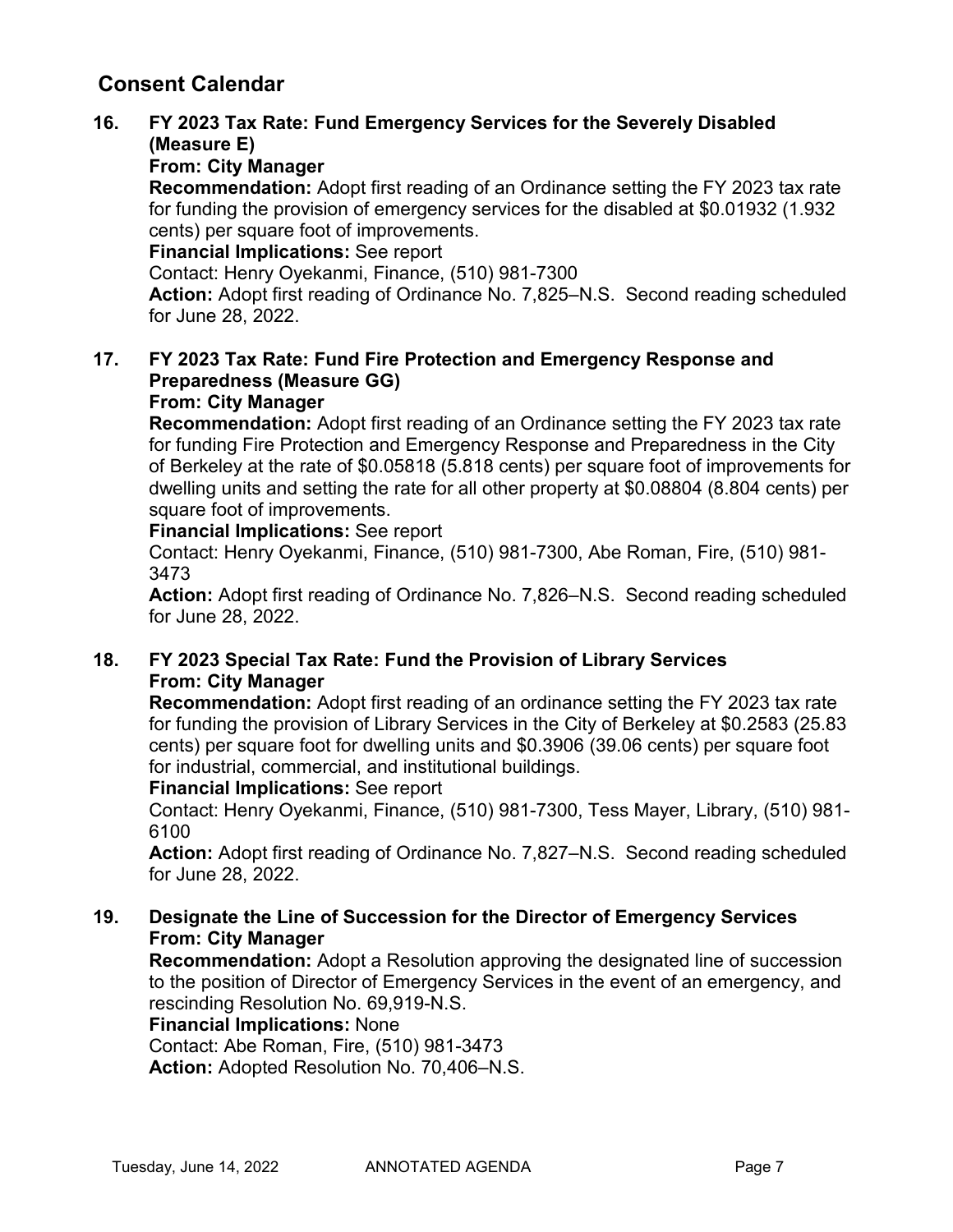## **20. St. Paul Terrace Housing Trust Fund Reservation From: City Manager**

**Recommendation:** Adopt a Resolution: 1. Reserving \$8,551,040 in Housing Trust Funds for Community Housing Development Corporation's St. Paul Terrace (2024 Ashby) affordable housing development, conditioned on the project obtaining planning entitlements within 24 months; and 2. Authorizing the City Manager or her designee to execute all original or amended documents or agreements to effectuate these actions.

#### **Financial Implications:** See report

Contact: Lisa Warhuus, Health, Housing, and Community Services, (510) 981-5400 **Action:** Adopted Resolution No. 70,407–N.S.

#### **21. Classification and Salary: Senior Economic Development Project Coordinator From: City Manager**

**Recommendation:** Adopt a Resolution establishing the Senior Economic Development Coordinator classification (Local 1) with a monthly stepped salary range of \$11,219.88 to \$13,775.00 effective June 15, 2022.

#### **Financial Implications:** None

Contact: Donald E. Ellison, Human Resources, (510) 981-6800 **Action:** Adopted Resolution No. 70,408–N.S.

## **22. Contract No. 8392 Amendment: Innovative Claim Solutions (ICS) for claims administration of the City's Workers' Compensation Program From: City Manager**

**Recommendation:** Adopt a Resolution authorizing the City Manager to execute an amendment to extend Contract No. 8392 with Innovative Claims Solutions (ICS) to provide third-party claims administrative services, Medicare, Medicaid, and SCHIP Extension Act (MMSEA) Section 111 Mandatory Reporting to the Centers for Medicare & Medicaid Services (CMS), for an additional amount of \$598,560 for July 1, 2022 through June 30, 2023.

**Financial Implications:** Workers' Compensation Self-Insurance Fund - \$598,560 Contact: Donald E. Ellison, Human Resources, (510) 981-6800 **Action:** Adopted Resolution No. 70,409–N.S.

## **23. Contract: Axon Enterprise, Incorporated for Body Worn Cameras, Storage and Software**

## **From: City Manager**

**Recommendation:** Adopt a Resolution authorizing the City Manager to enter into a Contract with Axon Enterprise, Incorporated to provide body worn cameras,

equipment, software, and services for an amount not to exceed \$1,115,000 over the next five years through Fiscal Year 2027.

## **Financial Implications:** See report

Contact: Jennifer Louis, Police, (510) 981-5900

**Action:** Moved to Action Calendar. M/S/C (Arreguin/Harrison) to continue Item 23 and Item 32 to a special meeting at 4:00 p.m. on June 21, 2022. **Vote:** All Ayes.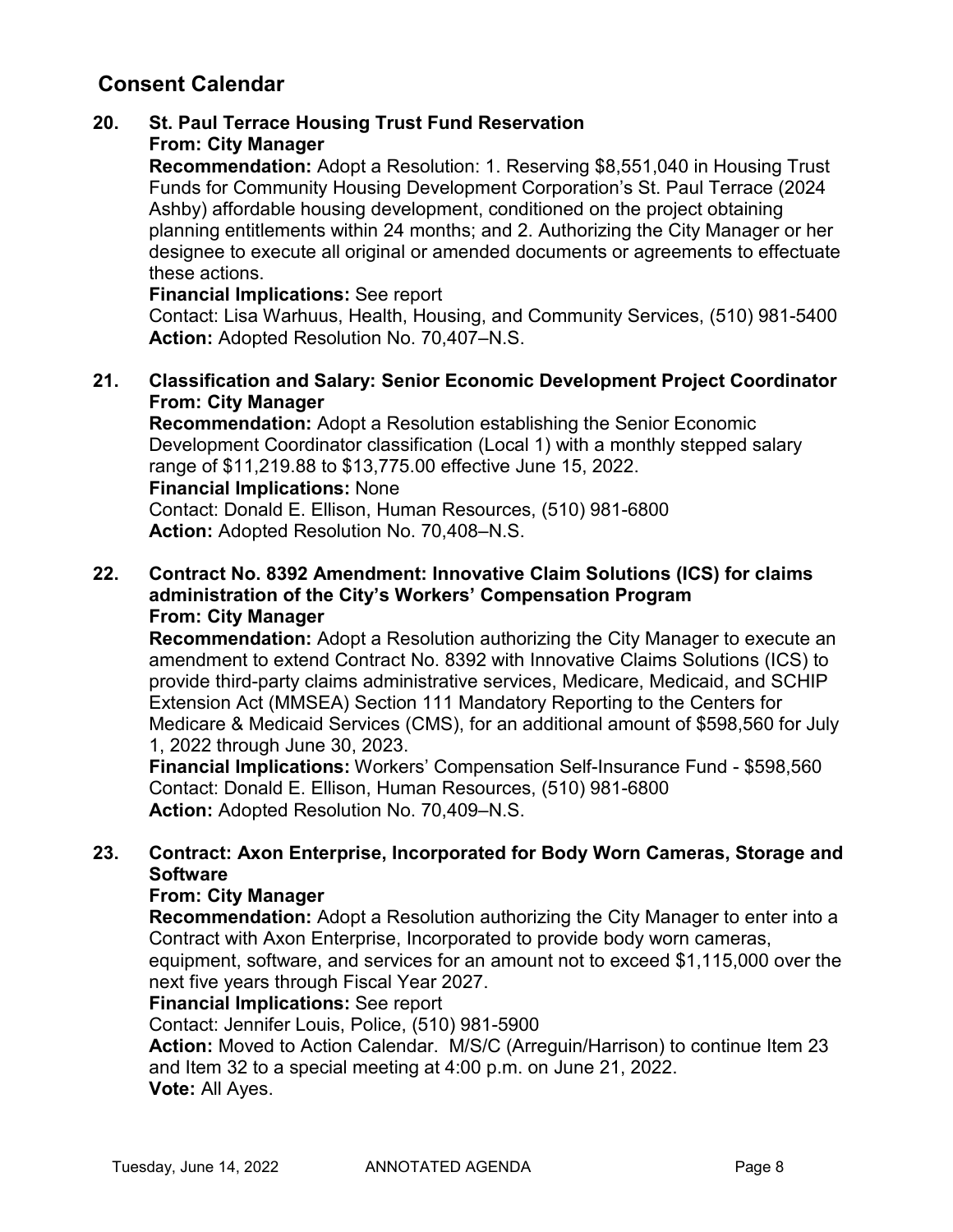## **24. Commission Reorganization: Creating the Transportation and Infrastructure Commission**

## **From: City Manager**

**Recommendation:** Adopt a Resolution: rescinding Resolution No. 55,751-N.S. which created the Transportation Commission, rescinding Resolution No. 55,750- N.S. which created the Public Works Commission, and establishing the Transportation and Infrastructure Commission.

#### **Financial Implications:** See report

Contact: Liam Garland, Public Works, (510) 981-6300

**Action:** Adopted Resolution No. 70,410–N.S. as revised in Supplemental Communications Packet #2 from the Public Works Department to revise the formation date of the new Transportation and Infrastructure Commission. **Vote:** Ayes – Kesarwani, Taplin, Bartlett, Wengraf, Robinson, Droste, Arreguin; Noes – Harrison, Abstain – Hahn; Absent – None.

## **25. Final Map of Tract 8621: 1169-1173 Hearst Avenue From: City Manager**

**Recommendation:** Adopt a Resolution approving the final map of Tract Map 8621, a five (5) unit residential condominium project consisting of a single-family dwelling unit and two duplexes at 1169-1173 Hearst Avenue.

**Financial Implications:** See report.

Contact: Liam Garland, Public Works, (510) 981-6300 **Action:** Adopted Resolution No. 70,411–N.S.

**26. Call for Immediate Ukraine Ceasefire From: Peace and Justice Commission Recommendation:** Adopt a Resolution Urging a Ceasefire between Ukraine and

Russia.

**Financial Implications:** Staff time Contact: Okeya Vance-Dozier, Commission Secretary, (510) 981-7100 **Action:** Adopted Resolution No. 70,412–N.S.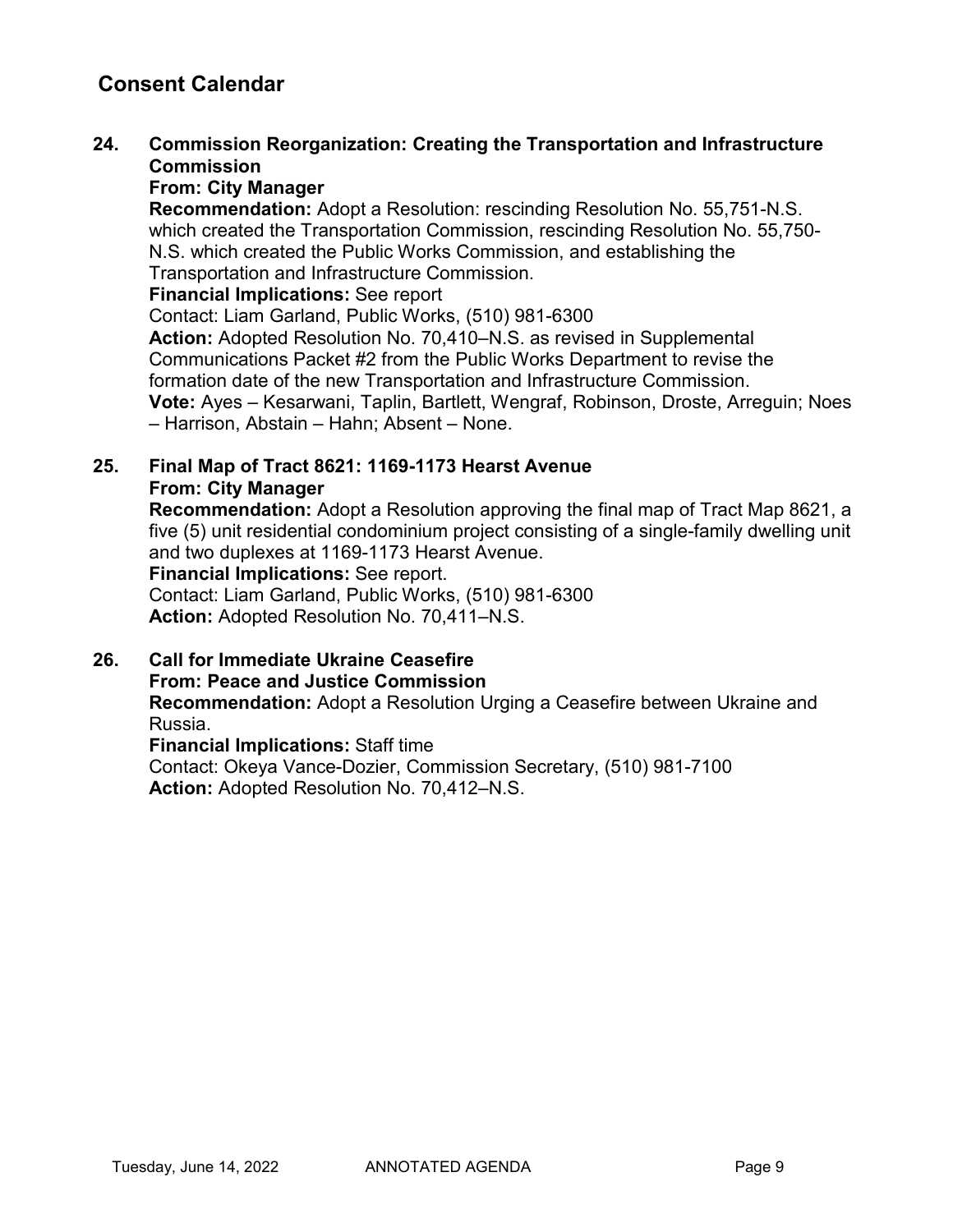#### **27. Recommendation that the City Council revise Resolution No. 69,917 regarding procurement, sales and service of sugar-sweetened beverages. From: Sugar Sweetened Beverage Product Panel of Experts**

**Recommendation:** Adopt a Resolution to amend Resolution No. 69,917 in response to the request of the City Council on June 1st, 2021, in Action Item #18A, the Sugar Sweetened Beverage Product Panel of Experts (SSBPPE) has considered "how to regulate sugar sweetened beverages at events held on City of Berkeley Property hosted by non-City entities who receive City of Berkeley funds." The Commission recommends that the Berkeley City Council revise the requirement for events that receive City of Berkeley funding to mandate that these events also comply with the intent of Resolution No. 69,917.

The City Council has the opportunity to make the Resolution more impactful by banning the sale and service of sugary drinks at City sponsored events. This will be a powerful message to community residents and visitors who attend events such as the Book Festival, Kite Festival, Juneteenth festival and Chocolate and Chalk Art Festival to name a few.

#### **Financial Implications:** See report

Contact: Roberto Terrones, Commission Secretary, (510) 981-5400 **Action:** Adopted Resolution No. 70,413–N.S. revised to include language that City staff will prepare and provide language for posting at the events educating the public about why sugar-sweetened beverages are not being served or sold.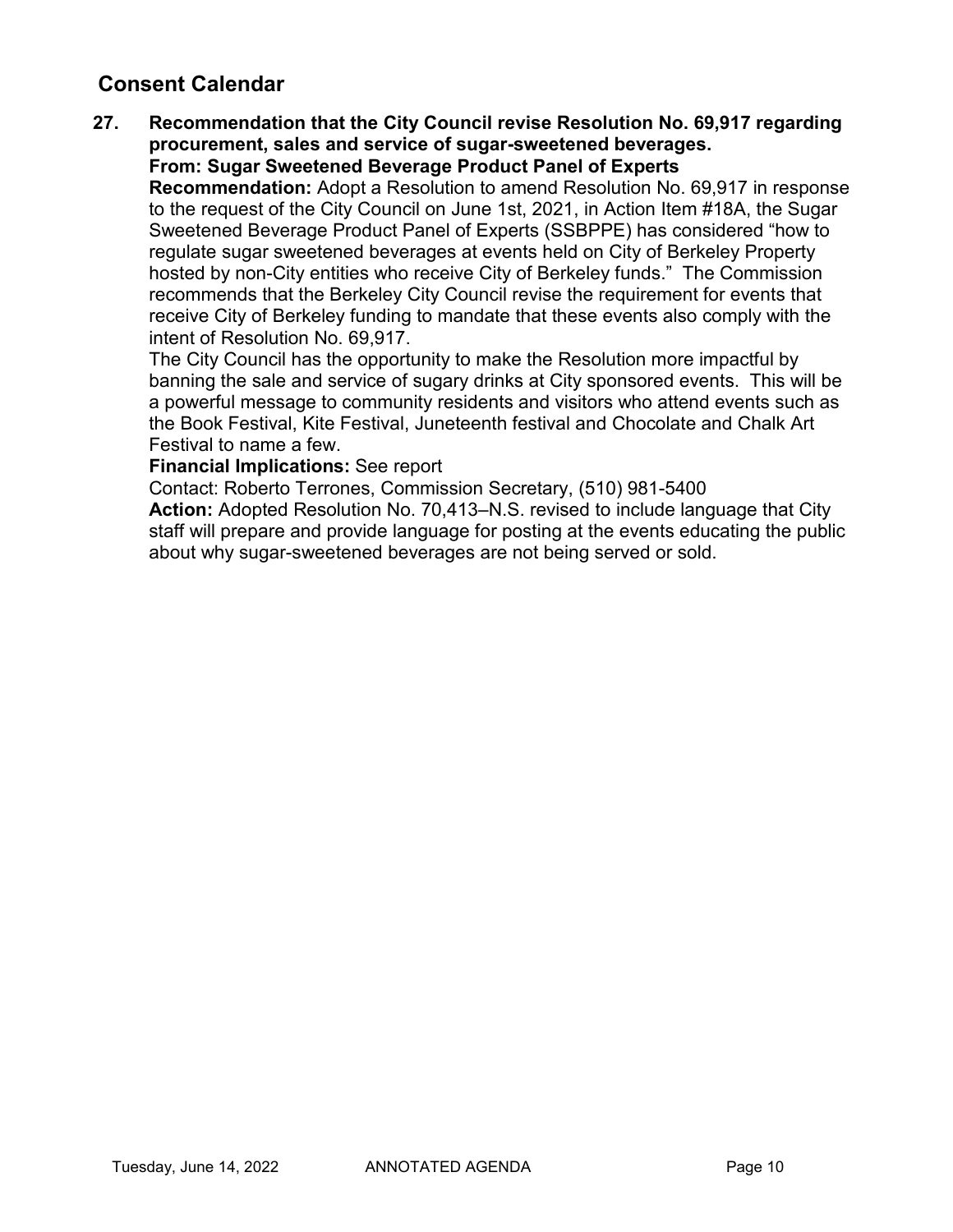## **Council Consent Items**

**28. Restoring and Improving Access to City of Berkeley Website and Archival Materials**

**From: Councilmember Hahn (Author), Councilmember Taplin (Co-Sponsor), Councilmember Bartlett (Co-Sponsor), Councilmember Harrison (Co-Sponsor) Recommendation:** 

Direct the City Manager to:

1. Restore at previous URLs all PDF documents previously hosted on the City of Berkeley website.

2. Create a publicly accessible archival copy of the City's previous website, CityofBerkeley.info, that can be accessed without logins and via internet search engines. Include a prominent disclaimer noting the date the website, page, or document was archived, with links redirecting to the active website or other responsive resource.

3. On the new website, update Commission pages to include a minimum of 2 years of historic agendas and other materials and update City Council and Council Committee pages to include at least 3 years of complete materials.

4. By July 15, 2022 develop and make available to all City staff and to the public training at beginner to expert levels on use of the City's Records Online search function and create more extensive and less technical self-help resources covering basic and expert use.

5. In recognition of increased public traffic, update the Records Online homepage to explain how the portal works and link to more robust self-help resources and alternative search functions.

6. Coordinate with agency staff to include all relevant records (agendas, minutes, etc.) from Rent Board and Housing Authority in Records Online Portal.

7. Update any remaining 404 pages to explain that the City's website has been moved/updated, and provide links to helpful pages, search functions and/or pathways to access responsive materials. As quickly as possible, consider implementing redirects with wildcards to direct as many old links to relevant new website pages in lieu of the standard 404 page. E.g. cityofberkeley.info/planning\* to the Planning Department site map/homepage, or Department Specific 404 page explaining new navigation.

Refer to the City Manager the following additional improvements to Records Online: 1. Within Records Online, provide unique archival/search categories for each City Commission, Board, Committee and Rent Board, and consider other useful categories, to assist users in narrowing results and identifying responsive materials. 2. Allow Records Online search results to be sorted by date and by other searchable factors. Consider means to integrate records online into default site search bar. 3. Explore and report back to Council options for improving the scope of Records Online, improving search options and sorting, and making all materials – or materials from January 1, 2000 (or an earlier recommended date) forward, searchable using internet search engines.

## **Financial Implications:** Staff time

Contact: Sophie Hahn, Councilmember, District 5, (510) 981-7150 **Action:** Item 28 continued to July 12, 2022.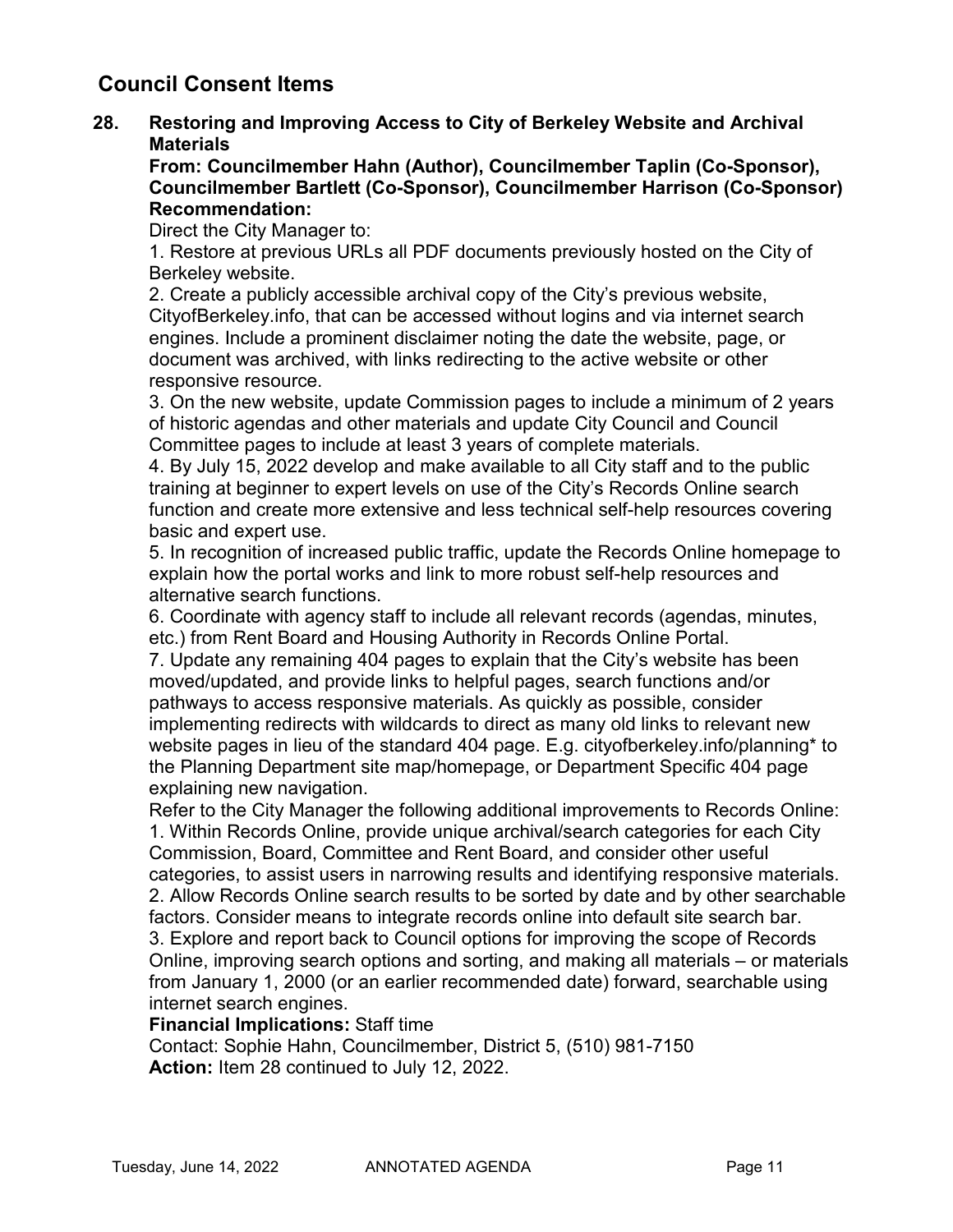## **Council Consent Items**

**29. Support for SB 1389: Low-Level Vehicle Infractions From: Councilmember Robinson (Author), Mayor Arreguin (Co-Sponsor) Recommendation:** Send a letter to Senator Steven Bradford, Senator Nancy Skinner, and Assemblymember Buffy Wicks in support of Senate Bill 1389, which would prohibit peace officers from initiating traffic stops for certain low-level infractions unless there is a separate, independent basis to initiate the stop. **Financial Implications:** Staff time Contact: Rigel Robinson, Councilmember, District 7, (510) 981-7170 **Action:** Councilmembers Bartlett and Hahn added as co-sponsors. Approved recommendation.

## **Action Calendar – Public Hearings**

**30. FY 2023 and FY 2024 Proposed Budget Public Hearing #2 From: City Manager Recommendation:** Conduct Public Hearing #2 on the FY 2023 and FY 2024 Proposed Budget. **Financial Implications:** See FY 2023 and FY 2024 Proposed Biennial Budget Contact: Sharon Friedrichsen, Budget Manager, (510) 981-7000

**Public Testimony:** The Mayor opened the public hearing. 21 speakers. M/S/C (Arreguin/Robinson) to close the public hearing. **Vote:** Ayes – Taplin, Bartlett, Harrison, Hahn, Wengraf, Robinson, Droste, Arreguin; Noes – None, Abstain – None; Absent – Kesarwani.

Councilmember Kesarwani absent 8:30 p.m. – 8:42 p.m.

**Action:** Presentation made and discussion held. No action taken.

Recess 8:32 p.m. – 8:42 p.m.

## **Action Calendar – Old Business**

**31. City Council Comments on the FY 2023 and FY 2024 Proposed Biennial Budget and Capital Improvement Program** *(Continued from May 31, 2022.) (Item contains supplemental material.)*

#### **From: City Manager**

**Recommendation:** Provide comments on the FY 2023 and FY 2024 Proposed Biennial Budget and Capital Improvement Program.

#### **Financial Implications:** See report

Contact: Sharon Friedrichsen, Budget Manager, (510) 981-7000

**Action:** Item 30 and Item 31 taken up together. Received supplemental material in Supplemental Communications Packet #1 from the City Manager. See action for Item 30.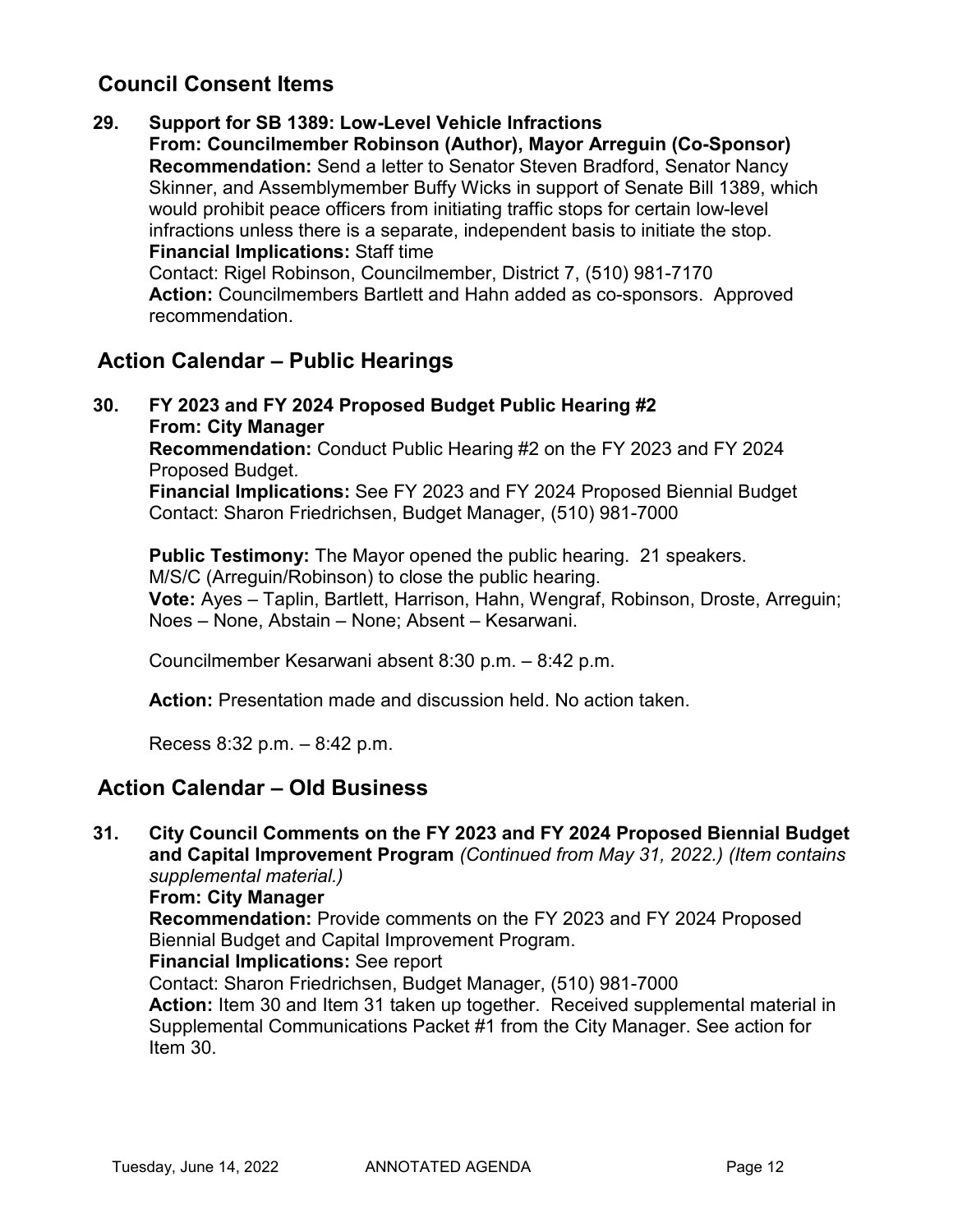## **Action Calendar – Old Business**

**32. Police Equipment & Community Safety Ordinance Impact Statements, Associated Equipment Policies and Annual Equipment Use Report** *(Continued* 

*from May 10, 2022)* **From: City Manager Recommendation:** Adopt a Resolution approving the Controlled Equipment Impact Statements, Associated Equipment Use Policies and Equipment. **Financial Implications:** See report Contact: Jennifer Louis, Police, (510) 981-5900 **Action:** M/S/C (Arreguin/Harrison) to continue Item 23 and Item 32 (including the supplemental material in Supplemental Communications Packet #2 from the Police Accountability Board and the supplemental material in Supplemental Communications Packet #1 from the Police Department) to a special meeting at 4:00 p.m. on June 21, 2022. **Vote:** All Ayes.

## **Action Calendar – New Business**

**33. Parking Enforcement of Existing Parking Code in Fire Zones 2 & 3** *(Reviewed by the Public Safety Policy Committee)*

#### **From: Disaster and Fire Safety Commission**

**Recommendation:** The Disaster and Fire Safety Commission (DFSC) recommends that Council direct the Berkeley Police Department to enforce existing Berkeley Municipal Code in all Fire Zones.

*Policy Committee Recommendation: Forward the item to the City Council with a qualified positive recommendation amending the item to a budget referral for the FY 23 & FY 24 budget process to hire an additional dedicated parking officer for fire zones 2 & 3.*

#### **Financial Implications:** See report

Contact: Keith May, Commission Secretary, (510) 981-3473

**Action:** Moved to Consent Calendar. Approved the recommendation of the Public Safety Committee.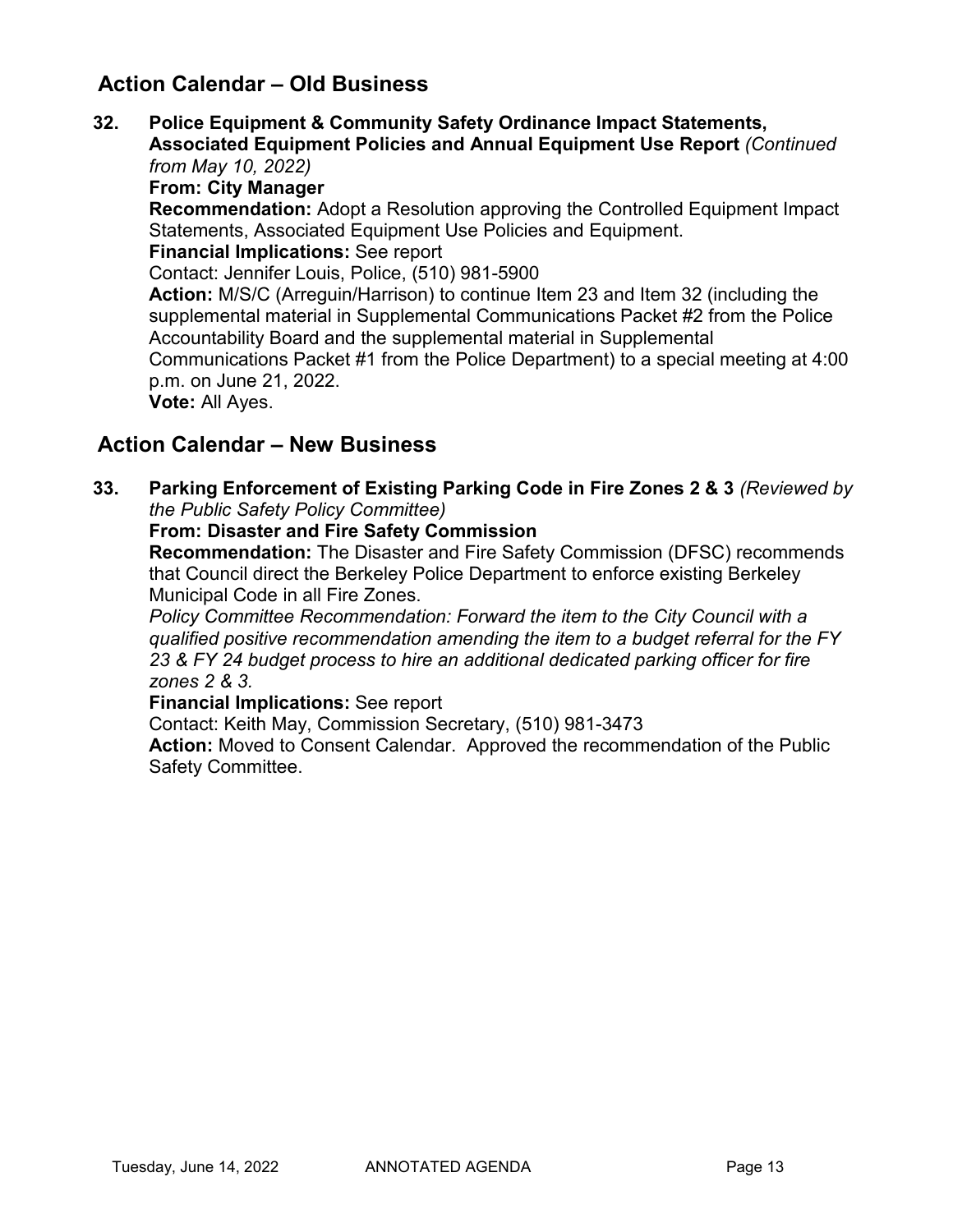## **Council Action Items**

## **34. Refer to the City Attorney and City Manager an Empty Homes Tax Ordinance for the November 8, 2022 Ballot**

## **From: Councilmember Harrison (Author)**

**Recommendation:** Refer to the City Attorney and City Manager to prepare and submit a resolution submitting an Ordinance adding Chapter 7.54 to the Berkeley Municipal Code taxing housing units that 1) have remained vacant for more than six months, 2) are not under permitted renovation and 3) are in multi-unit buildings or are single family homes or condominiums whose owners are not natural persons or family trusts to a vote of the electors at the November 8, 2022 General Municipal Election.

#### **Financial Implications:** See report

Contact: Kate Harrison, Councilmember, District 4, (510) 981-7140 **Action:** 18 speakers. Councilmember Robinson added as a co-sponsor.

**M/S/Failed** (Wengraf/Kesarwani) to refer Item 34 including the revised material in Supplemental Communications Packet #2 and Supplemental Communications Packet #1 to the Land Use, Housing, & Economic Development Committee. **Vote:** Ayes – Kesarwani, Taplin, Wengraf, Droste; Noes – Bartlett, Harrison, Hahn, Robinson; Abstain – Arreguin; Absent – None.

**M/S/Carried** (Hahn/Harrison) to refer the item (including the revised material in Supplemental Communications Packet #2 and Supplemental Communications Packet #1) to the City Attorney and City Manager to prepare and submit a resolution submitting an Ordinance adding Chapter 7.54 to the Berkeley Municipal Code taxing housing units that 1) have remained vacant for more than six months, 2) are not under permitted renovation and 3) are in multi-unit buildings or are single family homes or condominiums whose owners are not natural persons or family trusts to a vote of the electors at the November 8, 2022 General Municipal Election. Factors to be considered during review include exemptions, the size trigger, and how the ordinance would be administered.

**Vote:** Ayes – Taplin, Bartlett, Harrison, Hahn, Robinson, Arreguin; Noes – Kesarwani, Wengraf, Droste; Abstain – None; Absent – None.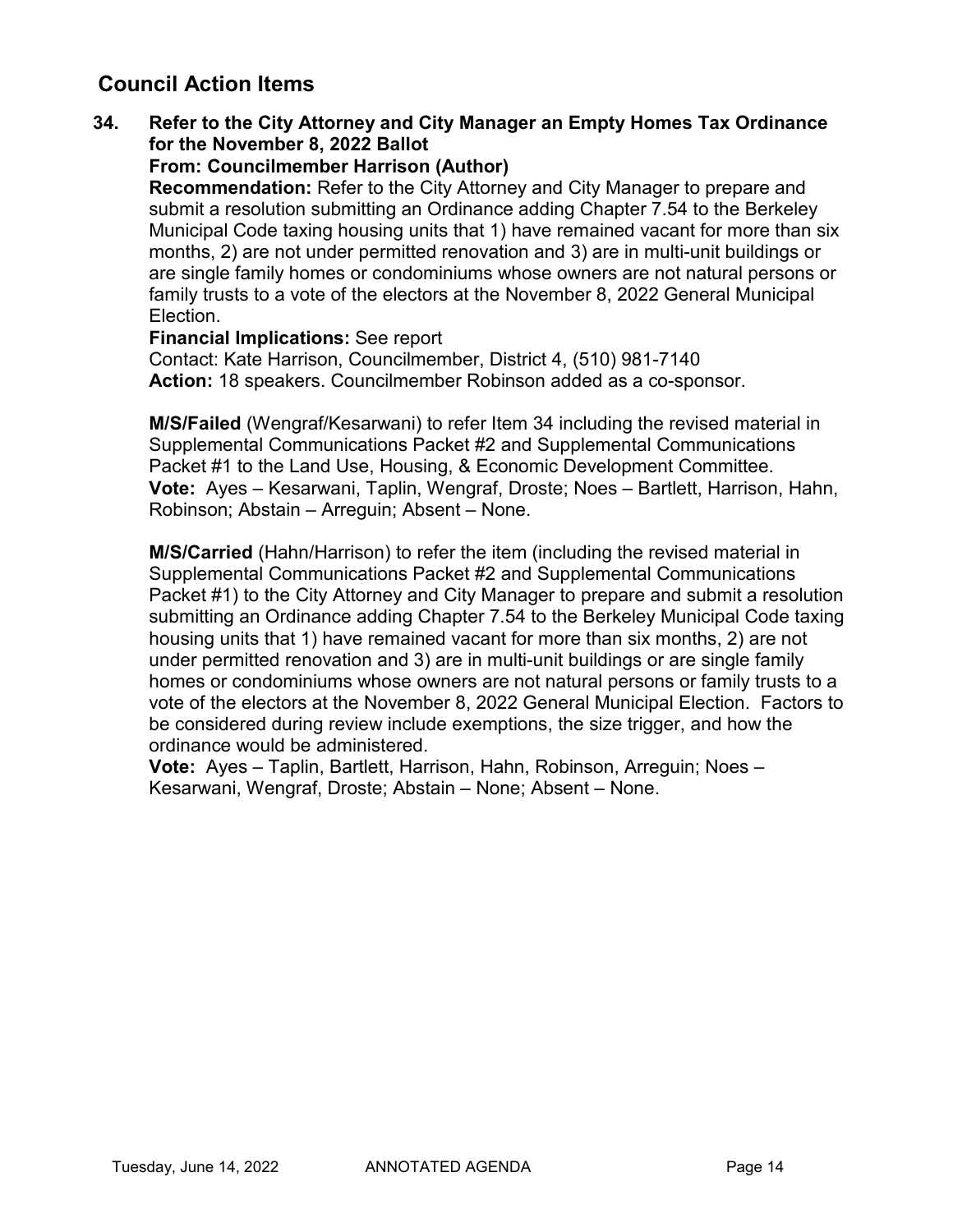## **Council Action Items**

**35. Budget Referral and Resolution Establishing a Pilot Existing Building Electrification Installation Incentives and Just Transition Program with Pre-Qualified Contractors Meeting Minimum Labor Standards to Assist New Property Owners, Renters and Existing Property Owners with Transition to Zero-Carbon Buildings** *(Reviewed by the Budget & Finance Committee)* **From: Councilmember Harrison (Author), Councilmember Bartlett (Co-Sponsor)**

## **Recommendation:**

1. Adopt a Resolution establishing: a. a referral to Office of Energy and Sustainable Development (OESD) staff to design and launch a two-year Pilot Existing Building Electrification Installation Incentives and "Just Transition" Program, using prequalified contractors meeting minimum labor standards to assist new property owners, renters and existing property owners with transition to zero-carbon plumbing, HVAC, cooking, and related electrical systems, with a preference first for assisting existing affordable housing buildings and assisting households at or below 120% of the Area Median Income; and b. an annual process for the Energy (or successor) Commission and the Facilities, Infrastructure, Transportation, Environment & Sustainability Policy Committee (FITES), in consultation with community and labor groups, to provide input to staff and Council about eligible categories of fund expenditures to maximize equitable emissions reductions and impacts for eligible households while leaving the mechanisms for doing so to staff discretion.

2. Send copies of the Resolution and letters to members of the California Public Utilities and Energy Commissions, Governor Newsom, State Senator Skinner, and Assemblymember Wicks conveying urgent support for a statewide approach to rapidly contract the natural gas distribution system in a way that is safe, economical for remaining customers, and that provides a just transition for affected workers, including gas utility and extraction workers.

*Policy Committee Recommendation: to send the item to Council with a qualified positive recommendation including the following amendments: Recommendation 2. That part of the recommended funding source is American Rescue Plan dollars and; Recommendation 1a. Modifying the end of the last sentence to "with a preference first for affordable housing projects and assisting households at or below 120% the area median income."*

## **Financial Implications:** See report

Contact: Kate Harrison, Councilmember, District 4, (510) 981-7140 **Action:** Moved to the Consent Calendar. Adopted Resolution No. 70,414–N.S. as recommended by the Budget & Finance Committee.

## **Information Reports**

**36. City Council Short Term Referral Process – Quarterly Update From: City Manager**

Contact: Mark Numainville, City Clerk, (510) 981-6900 **Action:** Received and filed.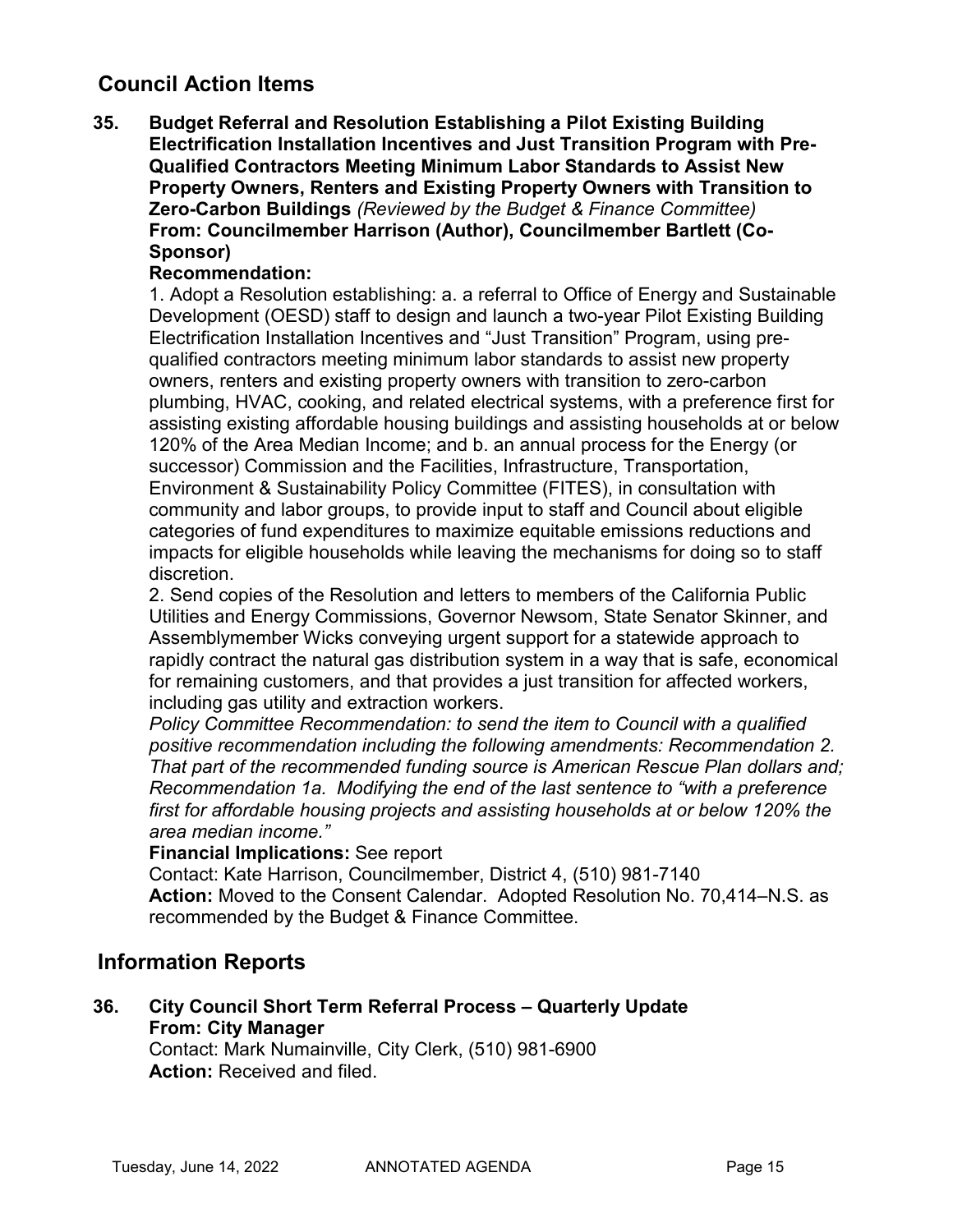## **Information Reports**

- **37. Results of General Obligation Bonds: \$40,000,000 City of Berkeley 2022 General Obligations Bonds, Series B (2018 Election Measure O: Affordable Housing) (Federally Taxable) From: City Manager** Contact: Henry Oyekanmi, Finance, (510) 981-7300 **Action:** Received and filed.
- **38. Update on the Implementation of Fair and Impartial Policing Task Force Recommendations From: City Manager** Contact: Jennifer Louis, Police, (510) 981-5900 **Action:** Received and filed.
- **39. City Auditor's Office 2021 Peer Review Results From: Auditor** Contact: Jenny Wong, Auditor, (510) 981-6750 **Action:** Received and filed.

## **Public Comment – Items Not Listed on the Agenda -** 6 speakers.

## **Adjournment**

Adjourned at 11:00 p.m.

## **Communications**

## **Item 17: FY 2023 Tax Rate: Fund Fire Protection and Emergency Response and Preparedness (Measure GG)**

1. Jose Luis Bedolla, Chair, Disaster and Fire Safety Commission

## **Berkeley Marina Area Specific Plan (BMASP)/Chavez Park**

- 2. Deborah Scott
- 3. phcanin@
- 4. Mike Vanderman
- 5. Steve Masover
- 6. Pat Phillips
- 7. Alexis Milea
- 8. Sierra Club East Bay Public Lands Committee
- 9. Beverley Spencer
- 10.Katherine Ogburn
- 11.Sasha Futran
- 12.Margo Lesl
- 13.Carlos Hill
- 14.Nancy Hormachea
- 15.Irene Jung-Huang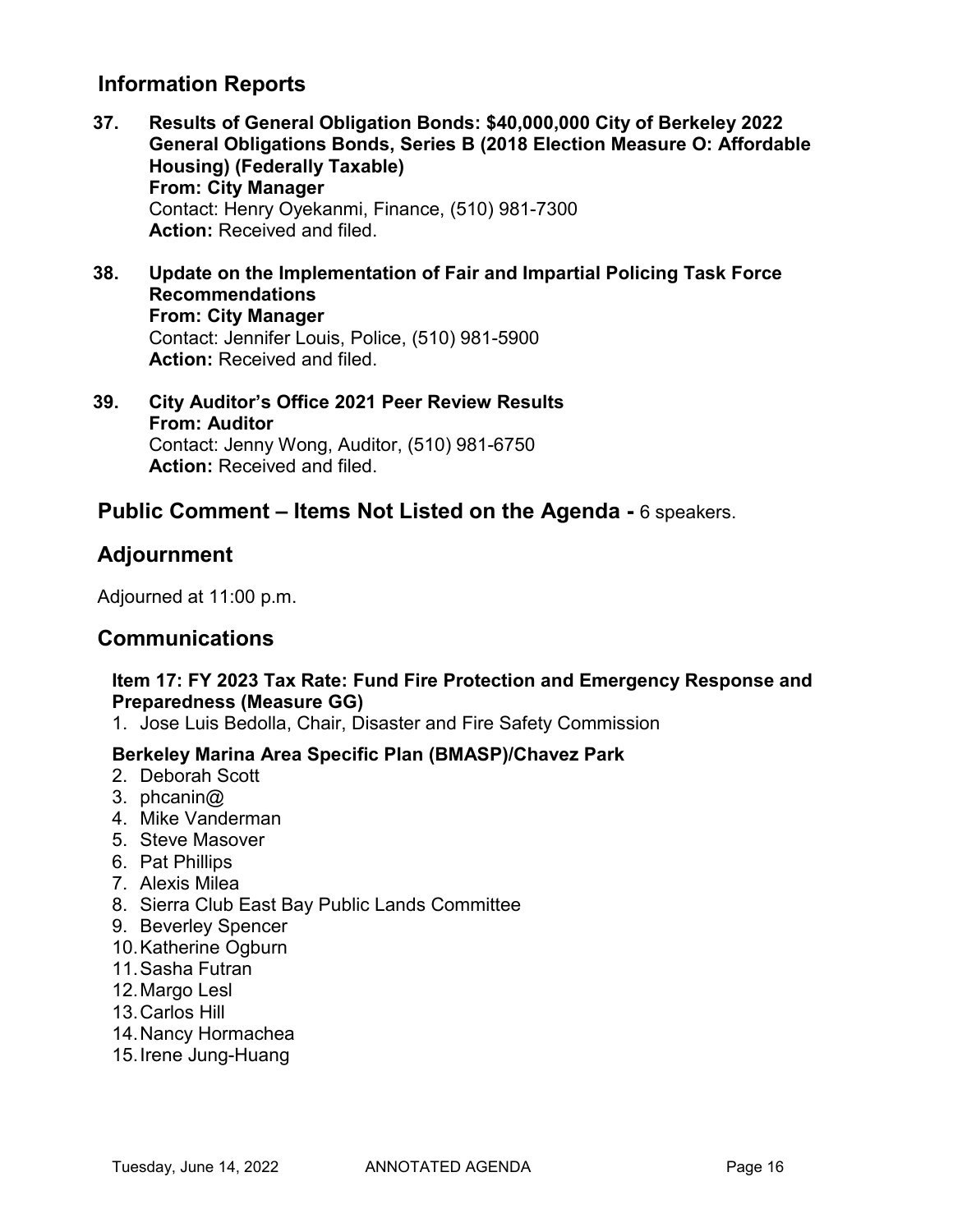#### **Public Safety**

16.Ann Einstein 17.Lorraine Mahley 18.Margo Smtih 19.Barbara Atwell 20.Pamela Drake 21.Councilmember Bartlett 22.Andrea Prichett 23.Robin Kibby

## **Hopkins Corridor Plan**

24.Robion Kirby 25.Sondra Jensen 26.Margot Smith 27.Jeanne Schuman 28.Zelda 29.Marilyn Margulius 30.Zelda Bronstein 31.Sheridan Pauker 32.Dahlia Armon

## **Vaccination for Pool Use**

33.Donna Mickleson (4) 34.Chuck Herndon (2) 35.Paul Preston 36.Lynn Jones Finn

## **SB 1338 – CARE Court Program**

37.John Caner, on behalf of the Downtown Berkeley Association

## **Homelessness Reporting**

38.Natalie Hanson (4) 39.Councilmember Harrison

## **Affordable Housing**

40.Gramma Grass 41.Barry Fike

## **1201-1205 San Pablo**

42.Margaret

## **COVID + Masks**

43.George Torgun

# **Landlord Issues**

44.Nancy Joachim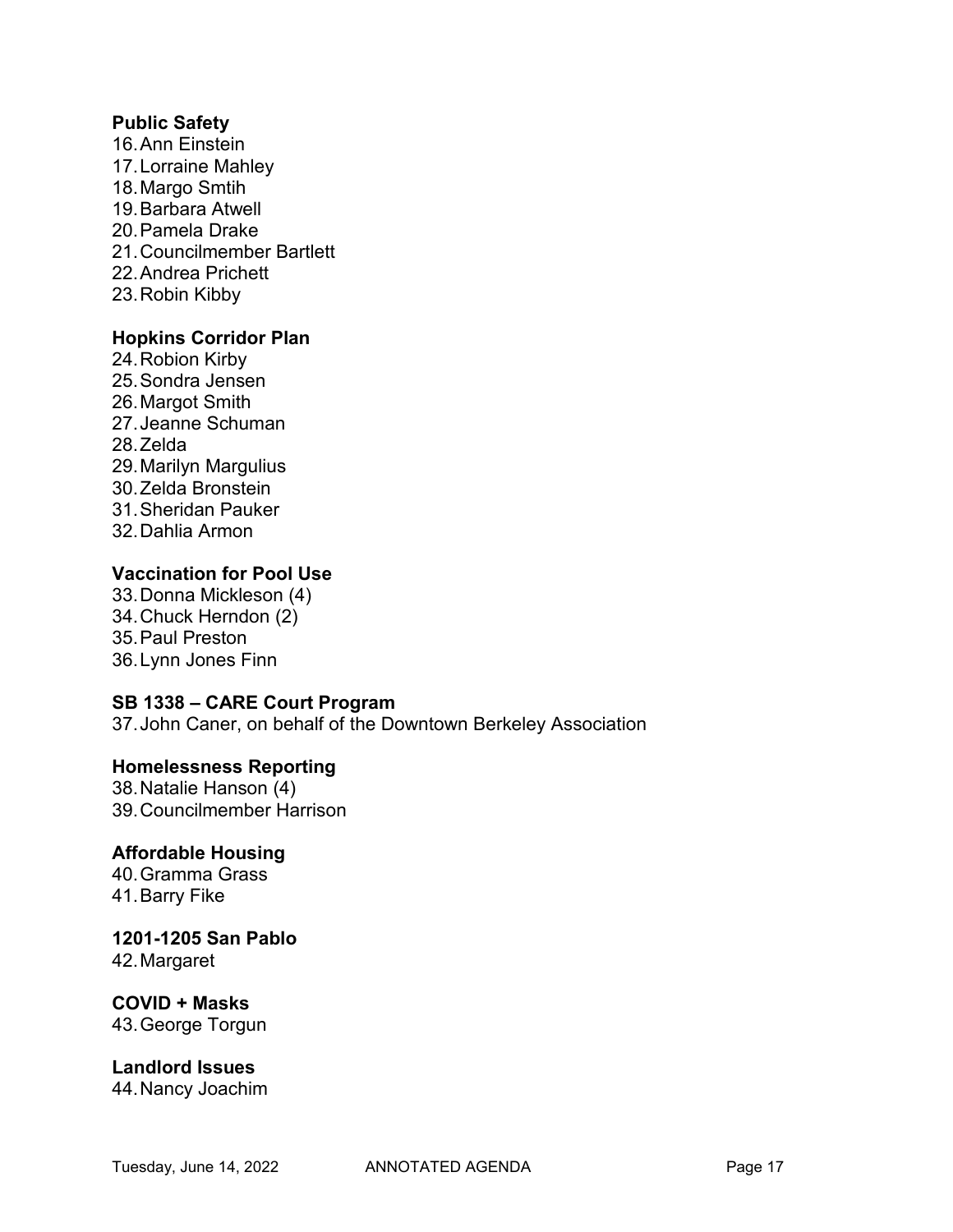#### 45.Karen Oberdorfer

**Fire Safety in the Berkeley Hills** 46.Marissa Moss

**Berkeley Unified School District** 47.Cielo Rios 48.Mara Kolesas

## **Train Horns**

49.Lauren Parson

**City of Berkeley Website** 50.Thomas Lord

#### **Environment and Climate Commission**

51.Sam Kaplan-Pettus

#### **Sanctuary Contracting Ordinance**

52.Elana Auerbach

## **35th Annual Juneteenth Festival**

53.Delores Nochi Cooper

#### **Israel Visit**

54.Henry Norr 55.Glen Hauer 56.Max Ventura 57.Jeff Pekrul 58.Melanie Lawrence and John Smail 59.Rafael Gonzalez 60.Martha Larsen 61.Bonnie Weiss 62.Mary Prophet 63.Jay Rosenthal 64.Judy Grether 65.Anna T. 66.Izumi Van Cleave 67.Patricia Hartnett 68.Tori Porell 69.Charles Wollenberg 70.Carol Sanders 71.Hani Kaileh 72.Esther Lerman 73.Is Sullivan 74.Dorothea Dorenz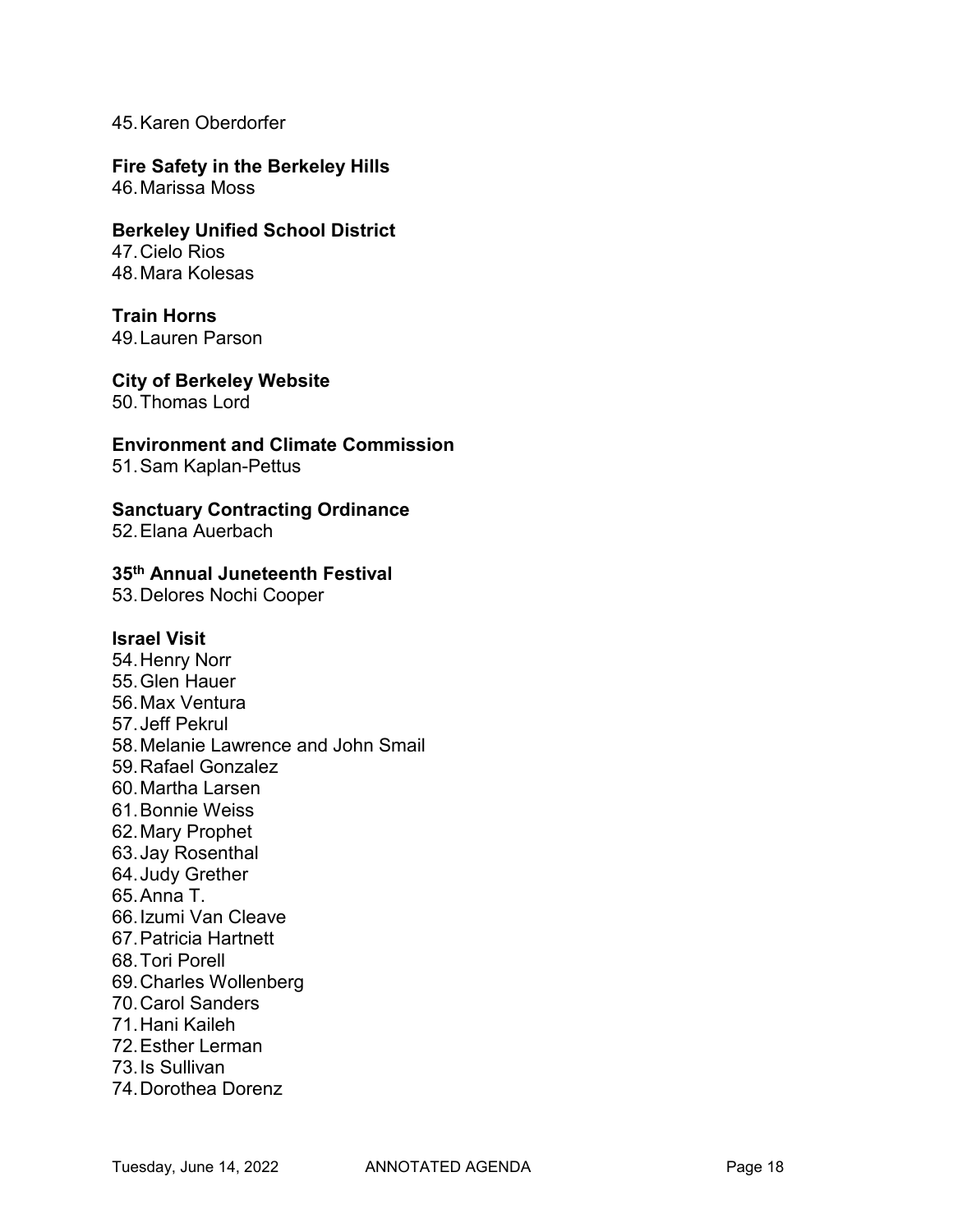75.Karen Carroll 76.Andrew Paul Gutierrez 77.Dave Joki 78.Nora Roman 79.Daniel Zwickel ben Avram 80.Sara Sunstein 81. Eleanor Levine 82.Bobbi Sloan 83.Vivian Zelaya 84.P.Rainey

## **People's Park**

85.Joe Liesner 86.Max Ventura

## **Police Accountability Board**

87.James McFadden 88.Diana Bohn 89.Andrea Prtichett

## **7-11 Alcohol License for 7-11 at University and San Pablo**

90.Chris Horgan and Elena Prakoura

## **Cosco Busan Oil Spill of 2017**

91.California State Department of Fish and Wildlife

## **Mayors for Peace**

92.Jackie Cabasso

## **Mental Health for Berkeley Students**

93.Hector Malvido

**Bicycle and Rolling Tour** 94.Aimee Baldwin

**No Final Comments at May 24 Council Meeting** 95.Blair Beekman

**Increasing Property Taxes**  96.Paul Mathew

## **Supplemental Communications and Reports 1**

# **Item #23: Contract: Axon Enterprise, Incorporated for Body Worn Cameras, Storage and Software**

97.Elana Auerbach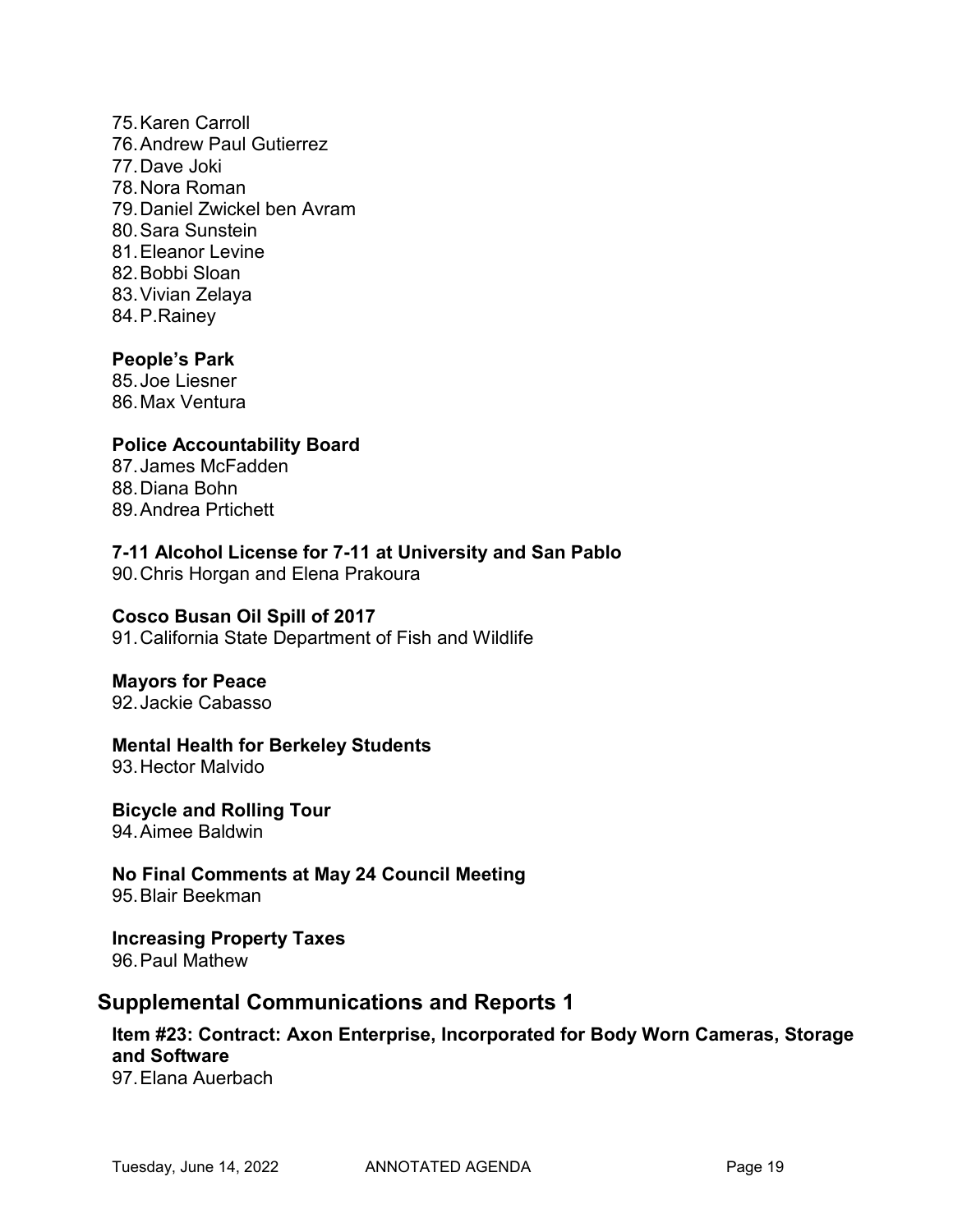## **Item #30: FY 2023 and FY 2024 Proposed Budget Public Hearing #2**

98.18 similarly-worded form letters

99.Maulin Chokshi

100. Kate Greswold

101. Eric Friedman

## **Item #31: City Council Comments on the FY 2023 and FY 2024 Proposed Biennial Budget and Capital Improvement Program**

102. Supplemental material, submitted by the City Manager

## **Item #32: Police Equipment and Community Safety Ordinance Impact Statements, Associated Equipment Policies and Annual Equipment Use Report**

103. Supplemental material, submitted by the Police Department

#### **Item #34: Refer to the City Attorney and City Manager an Empty Homes Tax Ordinance for the November 8, 2022 Ballot**

104. Revised material, submitted by Councilmember Harrison

## **Supplemental Communications and Reports 2**

## **Item #23: Contract: Axon Enterprise, Incorporated for Body Worn Cameras, Storage and Software**

- 105. Phoebe Thomas Sorgen
- 106. Elana Auerbach
- 107. Lisa Ferguson
- 108. Laura X
- 109. Summer Brenner
- 110. Mary Prophet

## **Item #24: Commission Reorganization: Creating the Transportation and Infrastructure Commission**

111. Revised material, submitted by Public Works

## **Item #27: Recommendation that the City Council revise Resolution No. 69,917 regarding procurement, sales and service of sugar-sweetened beverages**

112. Holly Scheider

## **Item #30: FY 2023 and FY 2024 Proposed Budget Public Hearing #2**

- 113. Susan Springborg
- 114. Greg Martin
- 115. Denah Bookstein
- 116. George Lippman
- 117. John Rice
- 118. Diana Bohn

#### **Item #32: Police Equipment and Community Safety Ordinance Impact Statements, Associated Equipment Policies and Annual Equipment Use Report**

119. Supplemental material, submitted by the Police Accountability Board